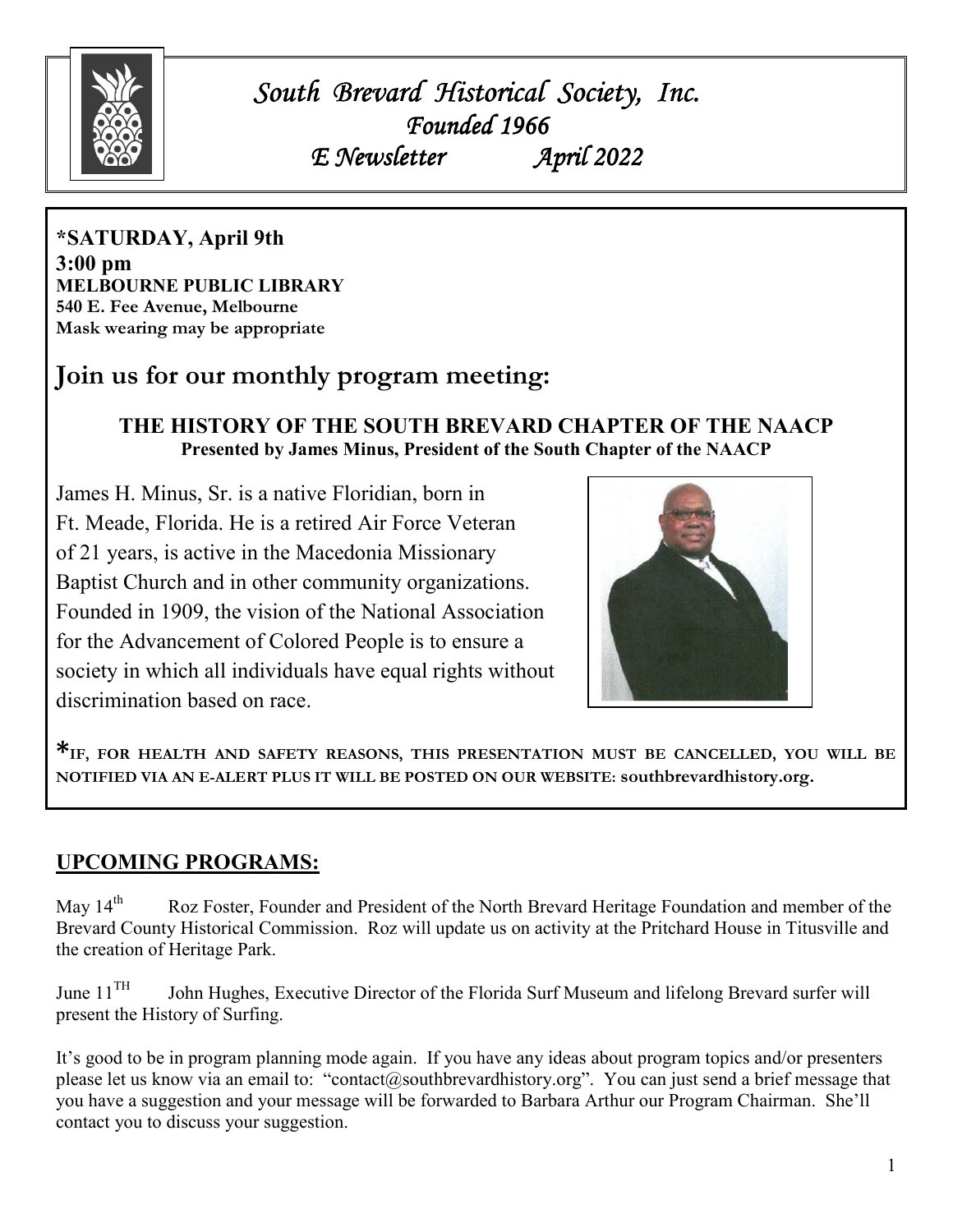### **DEAR MEMBERS AND FRIENDS,**

March  $12<sup>th</sup>$  of this year was a day that would be well described by Edgar Allen Poe. It was dark and dreary with storms threatening. "Will lightening strike if I step out of my doorway?" I pondered as I prepared to attend our SBHS board and program meetings.

 My bravery was rewarded with a well attended board meeting followed by an inspiring program by Linda Jump. Her "Write Your History" presentation was interactive and fun. It took us beyond the simple narrative of names, dates and where you have lived to your meaningful experiences and the stories of your life that describe who you are and how your life may have been affected by the events of your lifetime. It reminded me of the wonderful interviews of Weona Cleveland who recorded the "his and her" stories of local folks.

 Beyond my own story I want to record the memories of family and close friends I have known over my lifetime. I'll use Linda's book as a guide to search my memory for conversations I have had with them as well. So much to do!

 We are very pleased to present this month's program on the South Brevard Chapter of the NAACP. It was originally scheduled for March of 2020 but had to be postponed. Who knew it would take so long to return to a regular schedule of programs!

I hope to see you soon.

 *Carol*  **Carol Andren, President SBHS (321.725.4115)** 

## **UPDATES**

## **GREEN GABLES**

DOES GREEN GABLES HAVE ALL THE FUNDS FOR PURCHASE YET???

Please take a moment to write a message to Governor DeSantis to let him know that you enjoyed your visit and experience of Green Gables and how important it is to save history. The Florida State Legislature has approved full funding for the Special Category Grants for this year's budget. That means, if Governor DeSantis approves it, we will receive the grant that will finally allow us to purchase and save Green Gables. Please send him an email today telling him how important it is that he agrees to fully fund the Special Category Grants. His email address is GovernorRon.Desantis@eog.myflorida.com

Come out to the Vintage Motorcycle Show - April 16th from 10am - 2pm

Green Gables will be hosting an Antique Motorcycle Show from 10am - 2pm on our riverfront property. This event is open to the public and only \$5 to see some amazing vintage motorcycles. Parking available next door at Reflections.

FOR MORE INFORMATION ON THE HISTORY OF GREEN GABLES, ACTIVITIES, HOW TO DONATE AND NEWS ABOUT THE GRANT FUNDING GO TO: https://greengables.org/

## **FIELD MANOR**

Springtime Fundraiser Sunday, April  $24<sup>th</sup> 10$ AM-3PM

Relax and njoy the waterfront grounds of historic Field Manor while you sip a drink from the coffee or smoothie truck. Fifteen local vendors will be there to present their wares. Browse the work of artists, artisans and you may even find the perfect plant you've been searching for.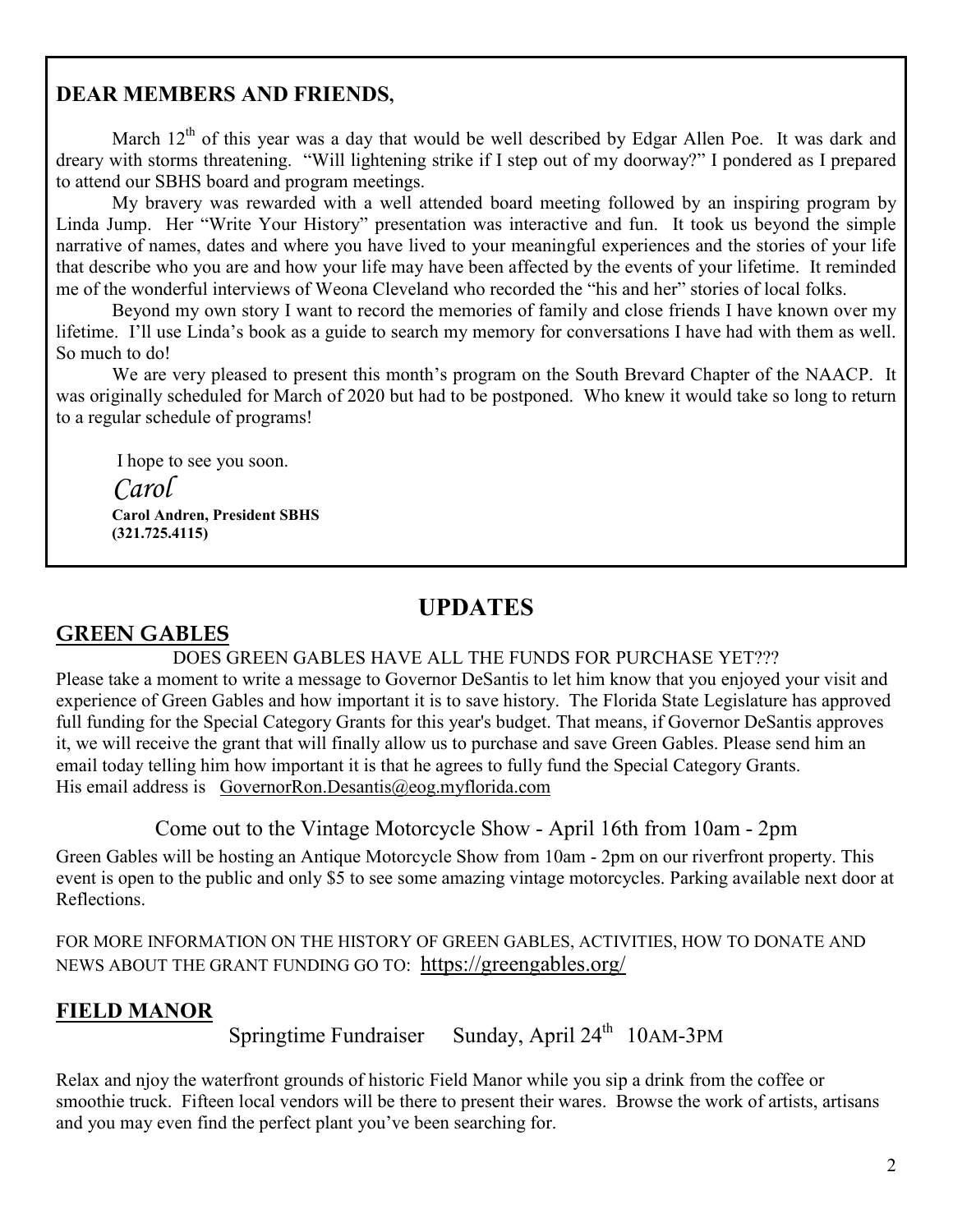# **BOOK REVIEW by Kathi Harbaugh**

#### **THE ORCHID THIEF** by Susan Orlean

 It is amazing how different lines of one's life can come together. I was thinking about writing a review of The Orchid Thief for the newsletter but uncertain. Also I was reading a most phenomenal book about fungi. It made my mind go back to a wonderful opportunity I had many years ago to visit the Fakahatchee Strand in the Big Cypress of the Everglades. I went with members of the local chapter of the Florida Native Plant Society and teenage students from Miami high schools. We were to see the Fakahatchee and maybe some of the rare Ghost Orchid (Dendrophylax lindenii). That cinched it. The Orchid Thief it is.

 This non-fiction book describes a very different experience from mine in the Fakahatchee Stand. John Laroche, a local self-taught, entrepreneurial horticulturist wanted to make a killing selling an endangered species of orchid to orchid fanatics . This orchid only lives in the Fakahachee. In order to get some plants to breed, Laroche convinces some Seminoles that they have to right to take as many plants out of the Fakahatchee as they want. After all, orchid fanatics generate a \$10 billion trade world-wide and Laroche and the Seminoles want to get in on it. Instead they are arrested and tried for stealing a protected species out of its natural habitat.

 This book is filled with many entwined aspects. Besides John Laroche, the fanatical orchid collecting industry, the Seminole nation, crazy orchid fanatics, and Florida real estate scams, there is the Fakahatchee itself. The swamp was logged for its wonderful cypress. Between 1957 and 1970 the Gulf American Land Corporation sold thousands of plots in the undeveloped swamp. What roads and canals the corporation built devastated the environment into an alligator swamp. It is now a Florida State Preserve.

 When I went to the Fakahatchee I experienced some of the aspects of its misuse. As you walk through the murky water, you are not on a flat surface. There are ruts in the mud where years ago cypress logs were pulled across the swamp bottom to get them to the rail line. It is like walking through an over-sized piece of corduroy fabric in the dark.

For further investigation:

#### Fakahatchee Strand Preserve State Park

https://www.floridastateparks.org/parks-and-trails/fakahatchee-strand-preserve-state-park

https://orchidswamp.org/

Fungus and their relationship with orchids

Entangled Life: How Fungi Make Our Worlds, Change Our Minds & Shape Our Futures-- ISBN13:9780525510314

#### https://en.wikipedia.org/wiki/Entangled\_Life

Both books are available at the Brevard County Libraries. Make sure you get the Orchid Thief about the Fakahatchee and not the Nancy Drew mystery.(who would have thought I would need to make this warning)

\*\*\*\*\*\*\*\*\*\*\*\*\*\*\*\*\*\*\*\*\*\*\*\*\*\*\*\*\*\*\*\*\*\*\*\*\*\*\*\*

SBHS BOARD OF DIRECTORS

Officers: President, Carol Andren; Vice Presidents, Denise Bozeman and Jim Poulos; Secretary, Barbara Arthur; Treasurer, Annita Full. Directors: Martha Beaujean Collins, Rick Dillen, Wiley Elliott, Kathy Harbaugh, Janey Stewart.

**The South Brevard Historical Society, Inc., is a non-profit corporation and an IRS 501 (C) 3 organization. All contributions are tax-deductible by limits of law. A copy of the official registration and financial information may be obtained from the Florida Division of Consumer Services by calling 1-8OO-HELP FLA. P.O. Box 1064, Melbourne, Florida, 32902-1064** 

> **Visit us on: www.southbrevardhistory.org**